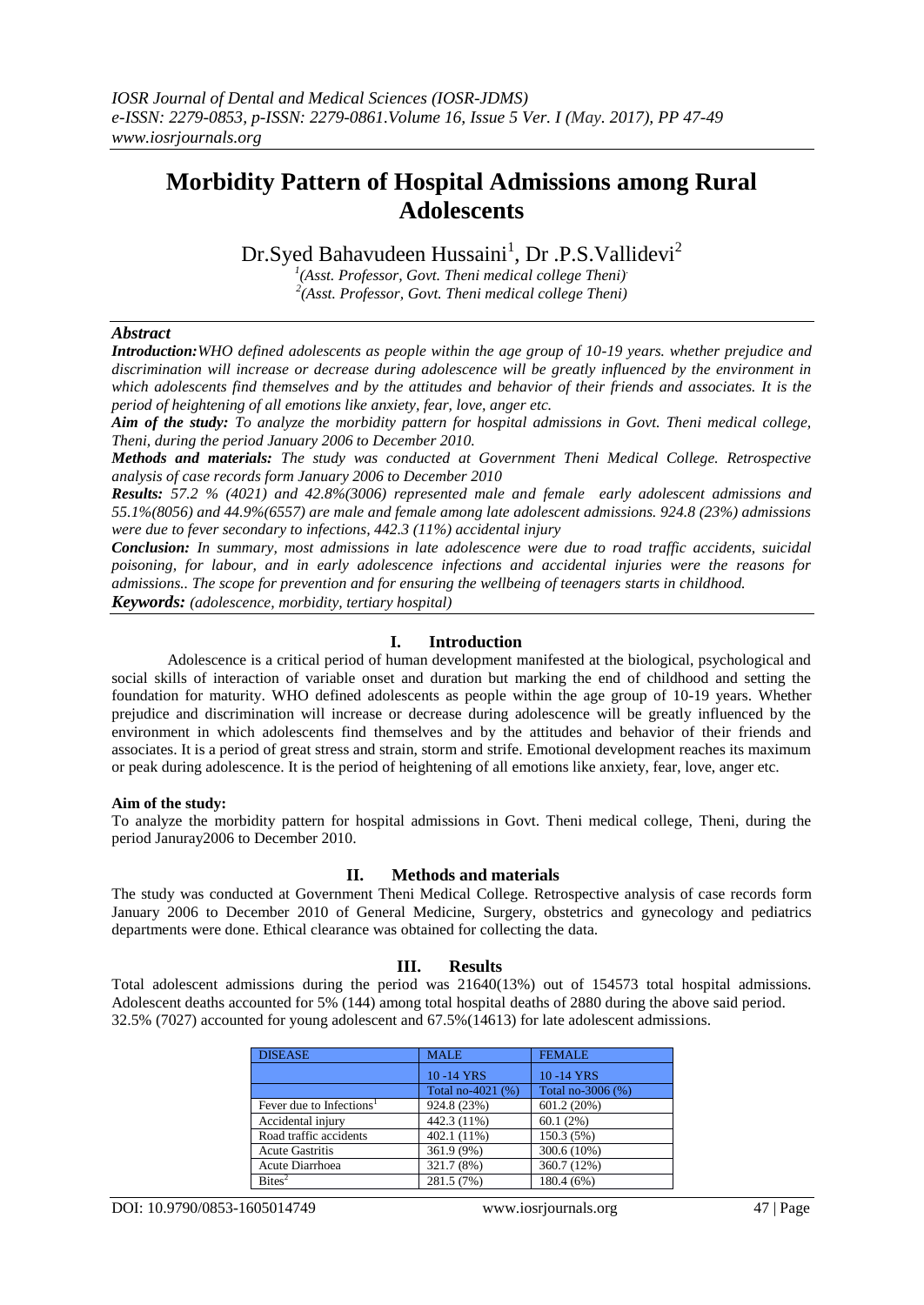| Suicidal poisoning     | 281.5 (7%)      | 300.6 (10%)     |
|------------------------|-----------------|-----------------|
| Appendicitis           | 241.3 (6%)      | 210.4 (7%)      |
| Respiratory infections | 241.3 (6%)      | 270.5 (9%)      |
| Seizure disorder       | 120.6 (3%)      | 90.2 (3%)       |
| Assault                | 80.4 (2%)       | 60.1(2%)        |
| Hanging                | $40.2(1\%)$     | 60.1(2%)        |
| Phimosis               | 40.2(1%)        | 000000000000000 |
| <b>Burns</b>           | 40.2(1%)        | 120.2(4%)       |
| anaemia                | 000000000000000 | 60.1(2%)        |
| Others                 | 201.1(5%)       | 180.4 (6%)      |

<sup>1</sup>Fever due to infections includes infections due to viral, bacterial, parasitic involving any other organ other than respiratory system.

<sup>2</sup>Bites included snake, scorpion, unknown, human, wasp, bee sting and centipede.

57.2% (4021) and 42.8% (3006) represented male and female early adolescent admissions and 55.1%(8056) and 44.9%(6557) are male and female among late adolescent admissions

924.8 (23%) admissions were due to fever secondary to infections, 442.3 (11%) accidental injury and 402.1 (11%) road traffic accidents accounted for more number of admissions among male early adolescents.

601.2 (20%) admissions were due to fever secondary to infections, 360.7 (12%) Acute Diarrhea, 300.6 (10%) Acute Gastritis, 300.6 (10%) Suicidal poisoning accounted for more number of admissions among female early adolescents.

| <b>DISEASE</b>                       | <b>MALE</b>       | <b>FEMALE</b>        |
|--------------------------------------|-------------------|----------------------|
|                                      | 15-19 YRS         | 15-19 YRS            |
|                                      | Total no-8056 (%) | Total no-<br>6557(%) |
| Road traffic accidents               | 1772.3(22%)       | 393.4 (6%)           |
| Suicidal poisoning                   | 1450.1(18%)       | 1180.2 (18%)         |
| Accidental injury                    | 725.04 (9%)       | 262.3 (4%)           |
| Bites <sup>2</sup>                   | 725.04 (9%)       | 393.4 (6%)           |
| Assault                              | 644.5 (8%)        | 65.6(1%)             |
| <b>Respiratory infections</b>        | 563.9 (7%)        | 131.1 (2%)           |
| <b>Acute Gastritis</b>               | 483.4 (6%)        | 262.3 (4%)           |
| Fever due to Infections <sup>1</sup> | 322.2 (4%)        | 327.6 (5%)           |
| Acute Diarrhoea                      | 322.2 (4%)        | 524.6 (8%)           |
| Appendicitis                         | 161.1(2%)         | 262.3 (4%)           |
| Seizure disorder                     | 161.1(2%)         | 131.1 (2%)           |
| Hanging                              | 80.6 (1%)         | 00000000000000       |
| <b>Burns</b>                         | 80.6 (1%)         | 262.3 (4%)           |
| Phimosis                             | 80.6 (1%)         | 00000000000000       |
| Others                               | 563.9 (7%)        | 393.4 (6%)           |
| For labour                           |                   | 1836(28%)            |
| Anaemia                              | 000000000000000   | 131.1 (2%)           |

<sup>1</sup>Fever due to infections includes infections due to viral, bacterial, parasitic involving any other organ other than respiratory system.

<sup>2</sup>Bites included snake, scorpion, unknown, human, wasp, bee sting and centipede.

1772.3(22%) admissions were due to Road traffic accidents, 1450.1(18%) Suicidal poisoning, 725.04 (9%) Accidental injury, 725.04 (9%) Bites were common causes for late adolescent admissions in male. 1836 (28%) admitted for labour, 1180.2 (18%) for Suicidal poisoning, 524.6 (8%) for Acute Diarrhea were common causes for late adolescent admissions in female.

### **IV. Discussion**

Teenagers are in transition between childhood and adulthood, and their increasing independence brings about new challenges and risks. This result in marked differences in patterns of morbidity and mortality for adolescents compared with younger children. They are more likely to engage in risky behaviors (such as substance use, dangerous driving and unsafe sexual practices), leading to high rates of violence and injury among young people. With reference to A Chakraborty et al [1] a higher proportion of male admissions (60.2 %) were noted. Systemic infections was the commonest cause of admission (33.6%) which were in accordance with our study in early adolescent admission, and reasons for late adolescent admissions were in accordance with Sachdeva et al.<sup>[11]</sup> According to Australian institute of health and welfare 1 in 10 Australians aged 15–19 years reported a mental or behavioral problem. Reported prevalence and hospital bed day rate for mental and